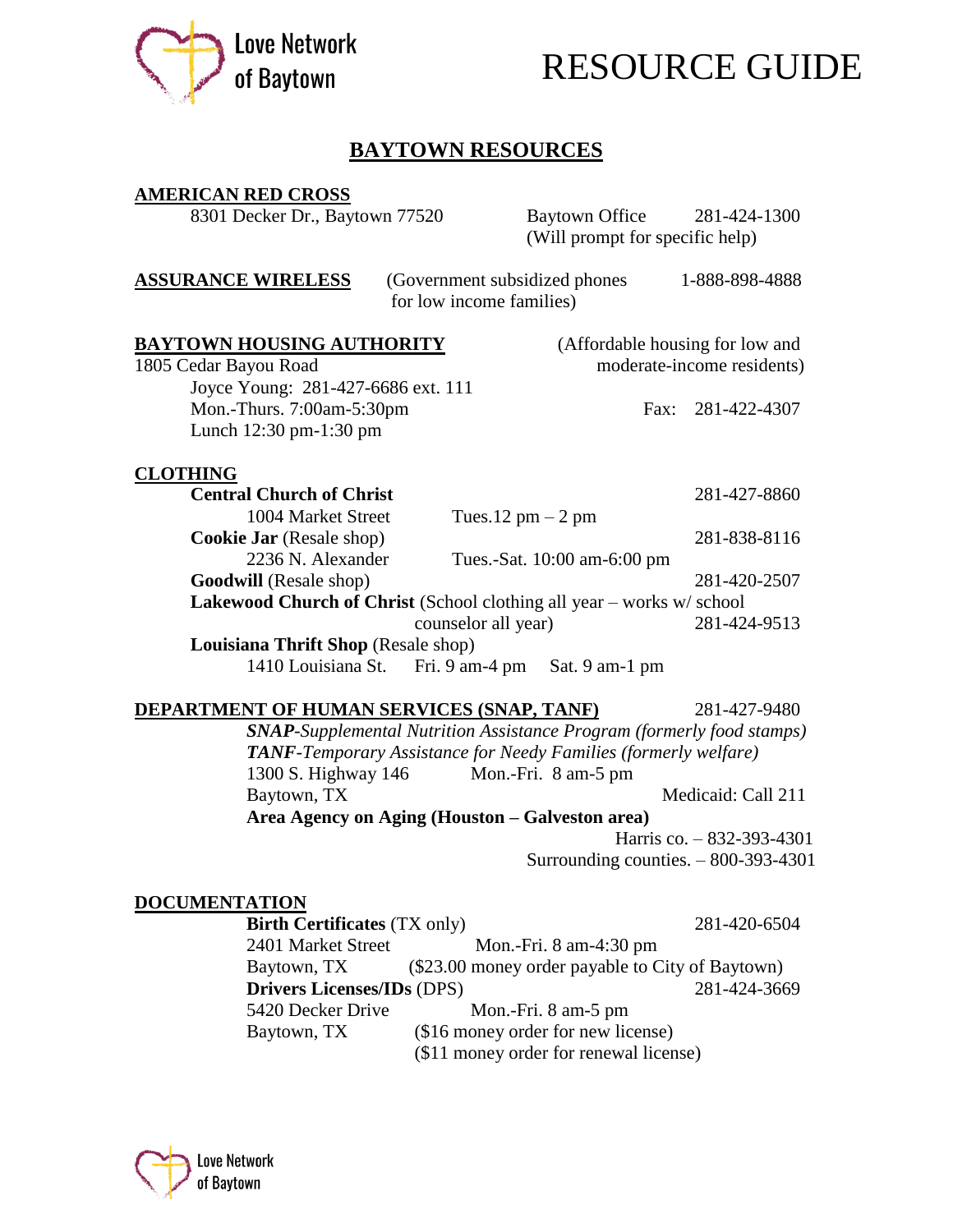## **EDUCATION**

### **TRIO Education Opportunity Center**

Lee College, 200 Lee Drive (Molar Hall next to cafeteria) 832-556-4505 Lee College (Financial Aid Services—Texas Colleges) M, T 9:00 a.m. – 7:00 p.m. W, TH 9:00 a.m. – 5:30 p.m. FRI 9:00 a.m. – 12:30 p.m. \*Virtual Due to COVID-19\* Contact number or [lrios@lee.edu](mailto:lrios@lee.edu) to schedule appointment **Grad Café' - College Financial Aid/Career Planning**  909 Decker Drive 281-425-6804 \*Virtual Due to COVID-19\* Schedule advisor online. [www.projectgradhouston.org](http://www.projectgradhouston.org/) , zoom or conference

#### **EMPLOYMENT**

|                            | <b>TWIC CARD</b> (Transportation Worker Identification Credential) 855-347-8371 |                                |
|----------------------------|---------------------------------------------------------------------------------|--------------------------------|
|                            |                                                                                 | #1                             |
| Call for appointment.      | Mon.-Fri. $8 \text{ am}-10 \text{ pm}$                                          |                                |
|                            | Fee: \$125.00                                                                   |                                |
| <b>Workforce Solutions</b> | (Free GED, Job Listings, Resume)                                                | 281-837-0079                   |
|                            | Assistance, Internet Access)                                                    |                                |
| 4308B Garth Road           | Mon.-Fri. 8 am-5 pm                                                             | Fax: 281-422-0909              |
| Baytown, TX 77521          |                                                                                 |                                |
|                            | <b>Workforce Solutions, Vocational Rehabilitation Services</b>                  | 281-837-0079                   |
|                            | (will help once with a diagnosis from doctor of client disability)              |                                |
| 1300 S. Highway 146        |                                                                                 | Mon – Fri 8 a.m. – $5:00$ p.m. |
| Baytown, Texas             |                                                                                 |                                |

#### **FOOD**

**Cedar Bayou Baptist** (Food Pantry: *Appointment Only Thru LNB*)

 281-422-9200 Dr. Mark Broussard Wed: 10:00am- 12:00pm

3116 North Alexander Dr. Baytown, TX 77520

#### **First United Methodist - Mt. Belvieu** 281-576-1832 *West Chambers Country Only*

Pastor Melody Kraus Wed: : 9:00am-11am 10629 Eagle Dr. Mont Belvieu, TX. 77523

P.O. Box 530 (77580) ID & Proof of Residence Required



March 2021 Love Network<br>of Baytown Resources, page 2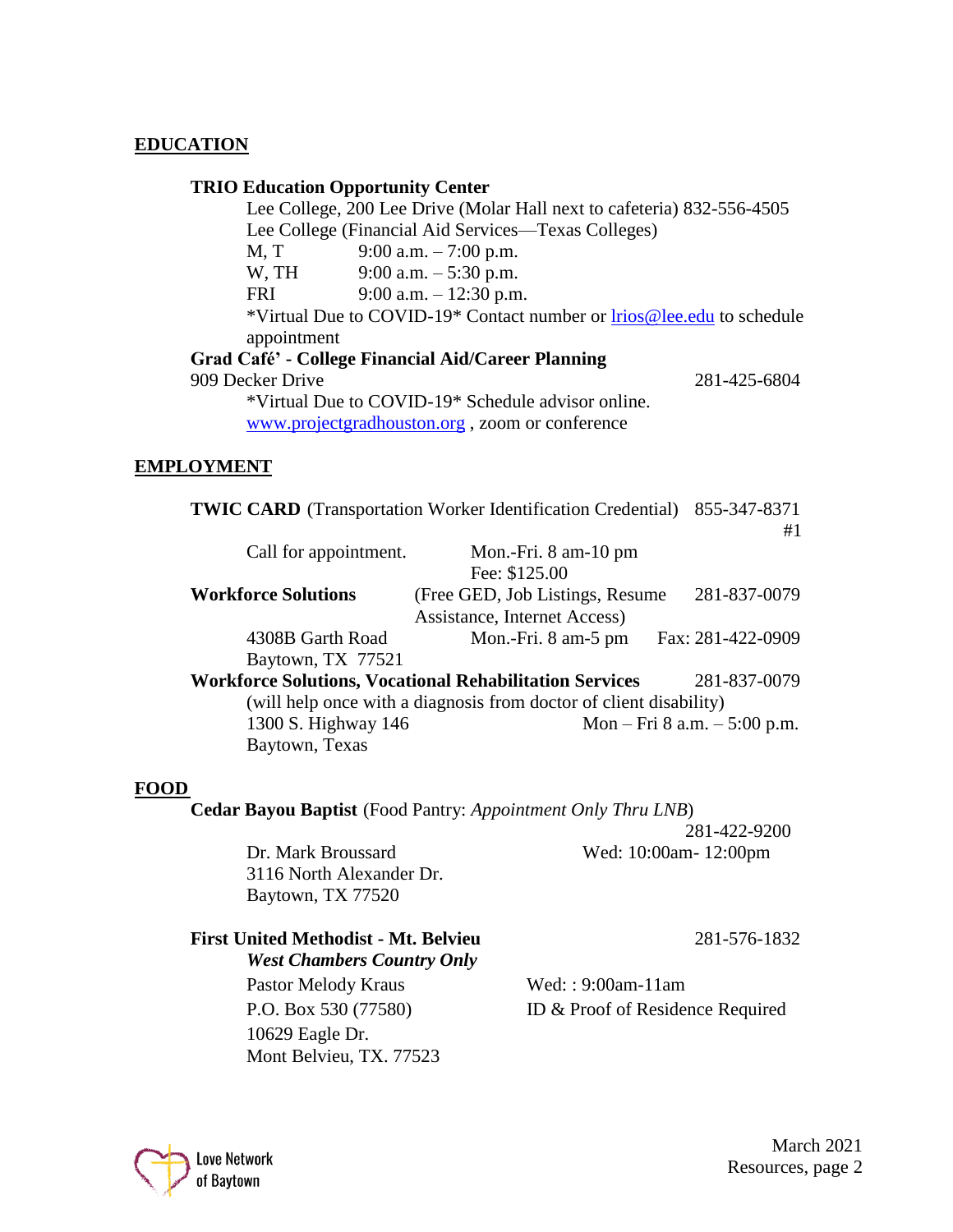| <b>Living Hope Church of God</b>                                    | 281-383-3878                                                             |
|---------------------------------------------------------------------|--------------------------------------------------------------------------|
| Kevin Kleinhenz                                                     | $1st$ & $3rd$ Thursday: 9:00am                                           |
| 7611 North Hwy 146                                                  |                                                                          |
| Baytown, TX 77520                                                   |                                                                          |
| <b>Love Network of Baytown</b> (Referrals to local church pantries) | 281-422-5683                                                             |
| 206 N. Whiting St.                                                  |                                                                          |
| Baytown, Texas 77520                                                |                                                                          |
| <b>Hearts and Hands</b> (Coordinates weekly drive thru pantries     | 832-597-8908                                                             |
| 307 Cedar Bayou Road                                                |                                                                          |
| Baytown, TX 77520                                                   |                                                                          |
|                                                                     | Life Houston (Emergency formula and baby food to 12 mos.) 713-528-6044   |
| 204 Clifton                                                         | Mon.-Thurs. 8:30 am-4:00 pm                                              |
| Houston, TX 77011                                                   |                                                                          |
|                                                                     | Meals on Wheels (Provides food for homebound) Ron Parker 281-427-2145    |
| 3900 N. Main                                                        |                                                                          |
| Baytown, TX                                                         |                                                                          |
| <b>Missouri Street Church of Christ (Food Pantry)</b>               | 281-427-0459                                                             |
| 3400 Highway 146 no restrictions at this time (Covid).              |                                                                          |
| Baytown, TX                                                         | Thurs. $1:30 - 3:30$                                                     |
| <b>St. Paul's Lutheran Church (Food Pantry)</b>                     | Jada 281-422-9333                                                        |
| 712 Schilling                                                       | Drive through.                                                           |
| Baytown, TX                                                         | Thurs. 9 am-11 am                                                        |
|                                                                     | SNAP (Supplemental Nutrition Assistance Program) 1-844-221-6739 X 404627 |
| (Formerly Food Stamps)                                              |                                                                          |
| WIC (Women, Infants, Children)                                      | 713-407-5800                                                             |
|                                                                     | 4128 Decker Drive Mon.-Fri. 8 am-5 pm 281-427-9480 (Lost card)           |
| Baytown, TX                                                         | (Must make appointment)                                                  |
| <b>Wooster Baptist Church</b>                                       | 281-424-5558                                                             |
| Rev. Jason Shuttlesworth                                            | $1st$ & 3 <sup>rd</sup> Thursday: 12:00pm-2:00pm                         |
| 7007 Bayway Drive                                                   |                                                                          |
| Baytown, TX 77520                                                   |                                                                          |

# **HOMELESS ASSISTANCE SERVICES Marcelous Williams Resource Center** 855-449-1472 811 N. Main St. Highlands, TX 77562

## **LEGAL AID**

**Houston Volunteer Lawyers Program** 713-228-0732 1111 Bagby FLB 300, Houston TX 77002 **Lone Star Legal Aid** Christina Reyes 713-652-0077 Civil Cases—Harris County 1415 Fannin St., Houston, Tx

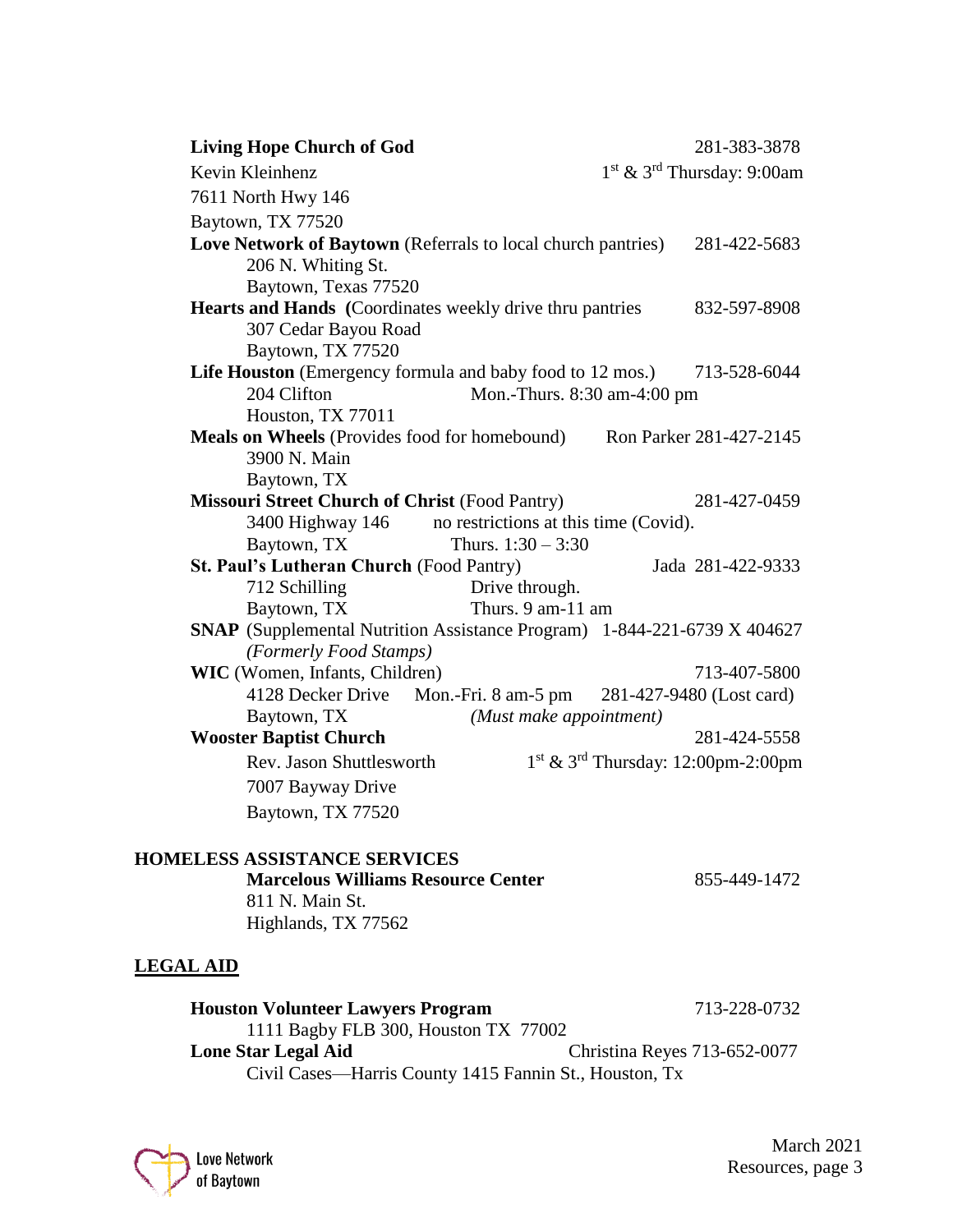| <b>LOVE NETWORK OF BAYTOWN</b>                             |                                                                          | 281-422-5683                |
|------------------------------------------------------------|--------------------------------------------------------------------------|-----------------------------|
|                                                            | (Emergency Basic Needs and Work Readiness, Rx's for Adults)              |                             |
| Gladys Pryor, Executive Director                           |                                                                          | Fax: 281-427-7653           |
| 206 N. Whiting                                             | P.O. Box 1116                                                            |                             |
| Baytown, TX                                                | Baytown, TX 77522                                                        |                             |
|                                                            |                                                                          |                             |
| <b>MEDICAL AID</b>                                         |                                                                          |                             |
| <b>Baytown Occupational &amp; Family</b>                   |                                                                          | 281-420-4000                |
| (Immunizations and physicals)                              |                                                                          |                             |
| 4002 B. Garth Rd., Ste. 150                                |                                                                          |                             |
| Baytown, TX                                                |                                                                          |                             |
| <b>Chambers Community Health Centers, Inc.</b>             |                                                                          | 281-576-0670                |
| 9825 Eagle Drive                                           |                                                                          | ext. 5242                   |
| Mont Belvieu, TX                                           |                                                                          |                             |
| <b>Baytown Health Center</b>                               |                                                                          | 281-837-2700                |
| 1602 Garth Rd.                                             |                                                                          |                             |
| Baytown, TX                                                |                                                                          | Appointments: 713-526-4243  |
| Harris Health System (Gold Card-Health insurance)          |                                                                          | 281-427-6757                |
|                                                            | program for low income)                                                  |                             |
|                                                            | <b>Eligibility Hotline</b>                                               | 713-566-6509                |
| 1602 Garth Road                                            | Harris County Only                                                       |                             |
| Baytown, TX                                                | (Make checks payable to Harris Health.)                                  |                             |
|                                                            | Harris Health School Clinic/San Jacinto Elem. Laura Kennedy 713-873-5437 |                             |
| 2706 Kentucky                                              | (Assist children from birth to 18 with                                   |                             |
| Baytown, TX                                                | immunizations, labs/medication, sports physicals,                        |                             |
|                                                            | well child exams) *Call for appointment.                                 |                             |
| Legacy Community Health (Health and dental care)           |                                                                          | 281-420-8400                |
| 4301 Garth Road, Suite 400                                 | Mon.-Fri. 8 am-5 pm                                                      |                             |
| Baytown, TX                                                |                                                                          |                             |
| Pharmacy—G R Cure – $RX's$                                 |                                                                          | 281-428-0009                |
| 1658 Baker Road                                            | Fax:                                                                     | 832-695-0005                |
| Baytown, TX 77521<br><b>Pregnancy Resource Center East</b> |                                                                          | 281-427-2273                |
| 1610 James Bowie Dr., Ste. B108                            | <b>Closed Mondays</b>                                                    |                             |
| Baytown, TX, 77520                                         |                                                                          | Tues., Wed., Fri. 9 am-5 pm |
| (Car Seat Program available)                               | Thurs. 9 am-8 pm                                                         |                             |
|                                                            | (For Saturday appointments, email preebaytown@gmail.com.)                |                             |
| San Jose Clinic (Primary Care, Vision, Dental,             |                                                                          | 713-228-9411                |
|                                                            | Counseling, Pediatrics, Gynecology)                                      |                             |
| 2615 Fannin                                                | Mon.-Fri. 8 am-12 noon; 1 pm-3 pm                                        |                             |
| Houston, TX                                                | (Sliding Scale Fee)                                                      |                             |

March 2021 Love Network<br>
of Baytown<br>
Resources, page 4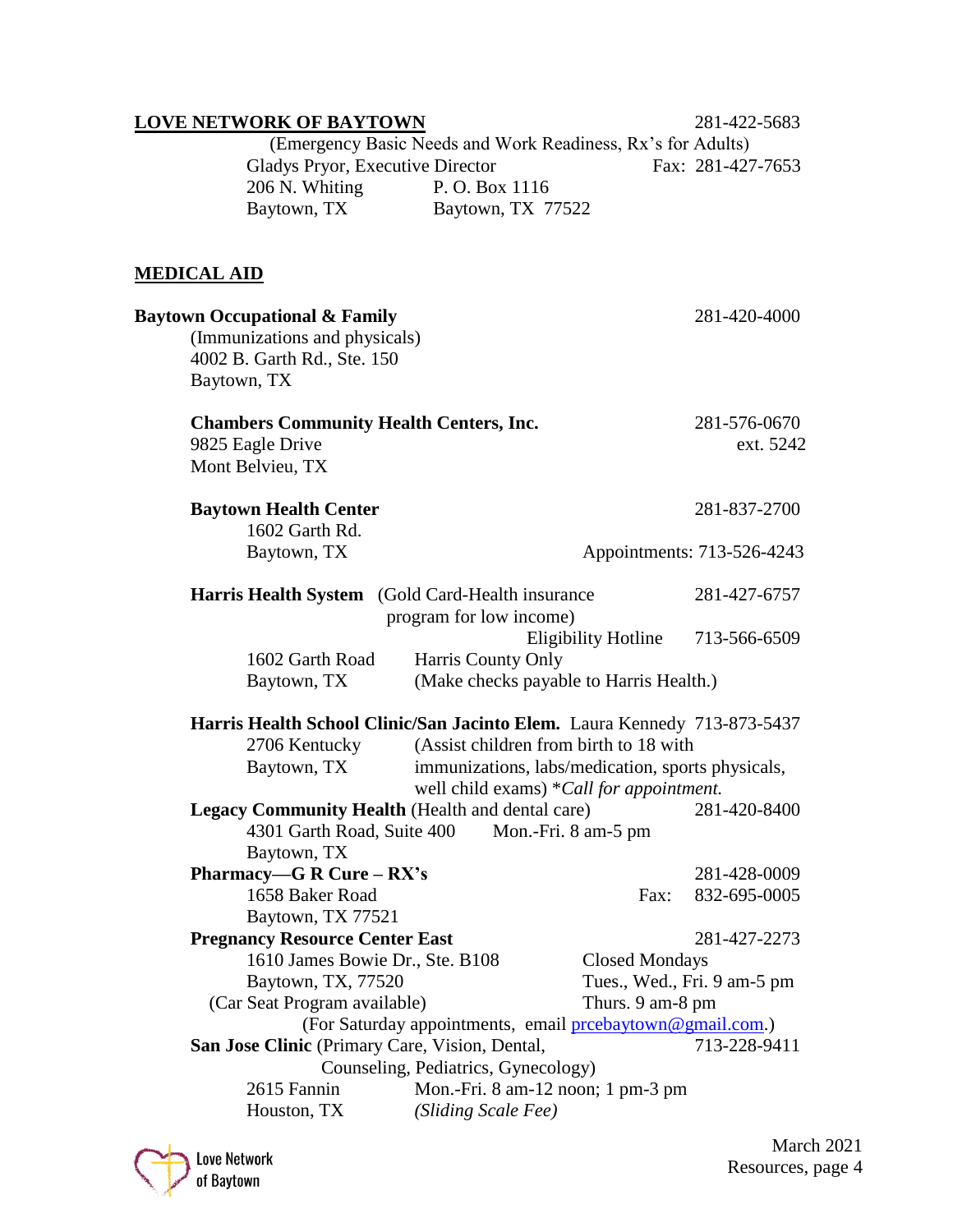**\$25 Optical** (Must Have Rx—Frames Only) 281-425-3400 1008 W. Sterling Baytown TX

# **MENTAL HEALTH AND COUNSELING**

| <b>Bay Area Turning Point</b> (Free Counseling & support groups)               |                                                  | 409-267-4337          |
|--------------------------------------------------------------------------------|--------------------------------------------------|-----------------------|
| 2202 S. Main Street Chambers County Only                                       |                                                  |                       |
| Anahuac, TX                                                                    | Alejandra Larocque-Service Manager               |                       |
|                                                                                | <b>Webster Office</b>                            | 281-338-7600          |
|                                                                                | Emergency                                        | 281-286-2525          |
| <b>Chambers Community Health Centers, Inc. (includes mental)</b> 281 576-0670  |                                                  |                       |
| 9825 Eagle Drive                                                               |                                                  |                       |
| Mont Belvieu, TX 77523                                                         |                                                  |                       |
| CAN (Cease Addiction Now) (Drug and alcohol use treatment/anger management     |                                                  |                       |
| classes)                                                                       |                                                  | 281-427-4226          |
| 401 W. Texas Avenue                                                            | Mon., Wed., Thurs. 9 am-9 pm                     |                       |
| Baytown, TX 77520                                                              | Tues. & Fri $10:00$ a.m. $-4:00$ p.m.            |                       |
| <b>Legacy Behavioral Health</b>                                                |                                                  | 281-420-8400          |
| 4301 Garth Road, Suite 300                                                     | Mon.-Fri. 8 am-5 pm                              |                       |
| Baytown, TX 77521                                                              |                                                  |                       |
| <b>Neuro Psychiatric of Harris County</b>                                      |                                                  | 713-970-7520 (crisis) |
|                                                                                | (Adult Rx—MHMRA Affiliated -Gold Card)           | 713-970-8700 (clinic) |
| <b>Pro-Act Unlimited (Christian Counseling)</b>                                |                                                  | 713-475-0072          |
| 617 W. Sterling                                                                | Mon.-Fri. 9 am-4 pm                              |                       |
| Baytown, TX                                                                    |                                                  |                       |
| Salvation Army (Drug and Alcohol Rehabilitation Only)                          |                                                  | 713-869-3551          |
|                                                                                | 1015 Hemphill 2 Forms of ID Required             |                       |
|                                                                                | Houston, TX Proof of Prescriptions Required      |                       |
| Unlimited Visions Aftercare (Drug & Alcohol) *Both virtual & in-office visits* |                                                  |                       |
|                                                                                | 313 S. Highway 146, Baytown TX Outpatient Adults | 281-427-8786          |
| $M - Thur 8:30 a.m. - 9:00 p.m.$                                               |                                                  |                       |

# **RENTAL ASSISTANCE**

| <b>Love Network of Baytown</b> | 281-422-5683                         |
|--------------------------------|--------------------------------------|
| 206 N. Whiting St.             | See website for forms & instructions |
| Baytown, Texas 77520           | lovenetworkofbaytown.org             |
|                                |                                      |

| <b>Catholic Charities</b> (Harris County) | 713-526-4611                                          |
|-------------------------------------------|-------------------------------------------------------|
| 2900 Louisiana St.                        | See website for instructions - catholic charities.org |
| Houston, Texas 77006                      |                                                       |

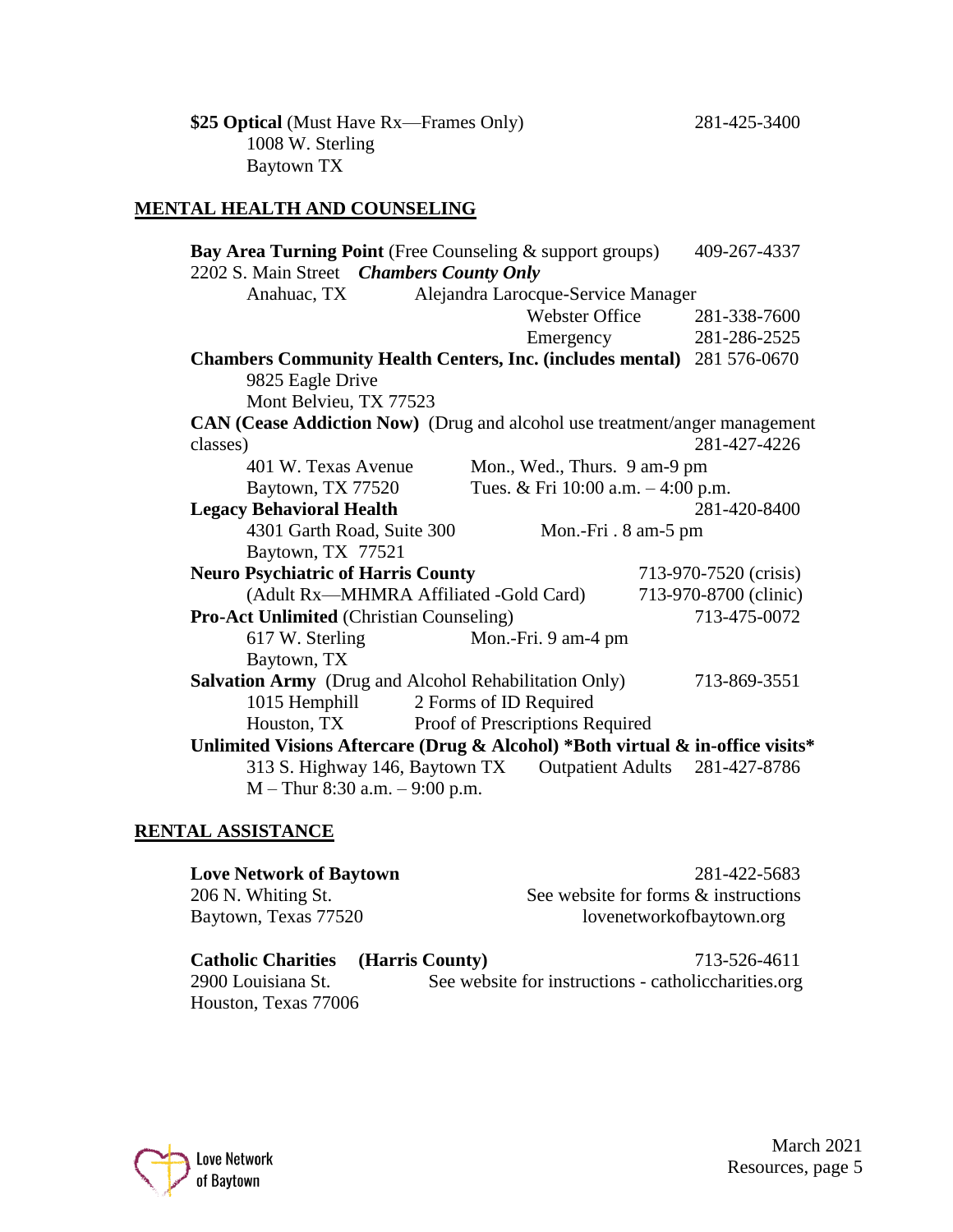# **SHELTERS (Baytown)**

| <b>Bay Area Homeless Services (Singles/Families)</b><br>3406 Wisconsin | Shantera Franklin & Marissa Jimenez Case Mgr. | 281-837-1654 (24 hrs.)      |
|------------------------------------------------------------------------|-----------------------------------------------|-----------------------------|
| P. O. Box 4130                                                         | Maryanne Jackson-Program Manager              |                             |
| Baytown, TX 77522                                                      | <b>Bill Eckert-Executive Director</b>         |                             |
|                                                                        |                                               | Fax: 281-837-1031           |
| <b>Britton Fuller Family Center (Families Only)</b>                    |                                               | 281-837-1654                |
| 3405 Minnesota                                                         |                                               |                             |
|                                                                        |                                               |                             |
| Baytown, TX                                                            |                                               |                             |
| <b>SHELTERS (Houston)</b>                                              |                                               |                             |
| <b>Salvation Army (Men Only)</b>                                       |                                               | 713-223-1460                |
| 2407 North Main                                                        | ID Required                                   |                             |
| Houston, TX                                                            | 8 Day Limit                                   |                             |
| <b>Center of Hope (men)</b>                                            |                                               | 713-223-8889                |
| 1717 Congress                                                          |                                               |                             |
| Houston, TX                                                            |                                               |                             |
| Star of Hope of Houston (for women & family)                           |                                               | 713-222-2220                |
| 2575 Reed Rd.                                                          |                                               |                             |
| Houston, TX 77051                                                      |                                               |                             |
| <b>Star of Hope of Houston</b> (for men)                               |                                               | 713-226-5424                |
| 1811 Ruiz                                                              |                                               |                             |
| Houston, TX 77002                                                      |                                               |                             |
| Family Residence (women homeless)                                      |                                               | 713-650-6530                |
| 1605 McGowen                                                           |                                               |                             |
| Houston, TX 77004                                                      |                                               |                             |
|                                                                        |                                               |                             |
| <b>SHELTERS: DOMESTIC VIOLENCE</b>                                     |                                               |                             |
| Bay Area Turning Point (Family violence, sexual assault)               |                                               | 409-267-4337                |
| 2202 S. Main Street Chambers County Only                               |                                               |                             |
| Anahuac, TX                                                            | Alejandra Larocque-Service Manager            |                             |
|                                                                        | <b>Webster Office</b>                         | 281-338-7600                |
|                                                                        | Emergency                                     | 281-286-2525                |
| <b>Beauty Will Rise</b> (Victims of human trafficking)                 |                                               | 832-987-2977                |
| P.O. Box 2006                                                          |                                               |                             |
| Mont Belvieu, TX 77580                                                 |                                               |                             |
| (www.BeautyWillRise.org)                                               |                                               |                             |
| The Bridge Over Troubled Waters, Inc. (Domestic abuse)                 |                                               | 281-420-5600                |
| <b>Brittany Brown</b>                                                  | <b>Harris County Only</b>                     |                             |
| 1300 Rollingbrook, #507                                                | Assessments/Referrals                         |                             |
| Baytown, TX                                                            | <b>Appointments Preferred</b>                 |                             |
| Pasadena, Texas Residential Services                                   |                                               | Hotline 713-473-2801        |
| <b>Family Time Crisis and Counseling Center</b>                        |                                               |                             |
| Humble, TX                                                             |                                               | (24 hour line) 281-446-2615 |
| (www.familytimecc.org)                                                 |                                               |                             |

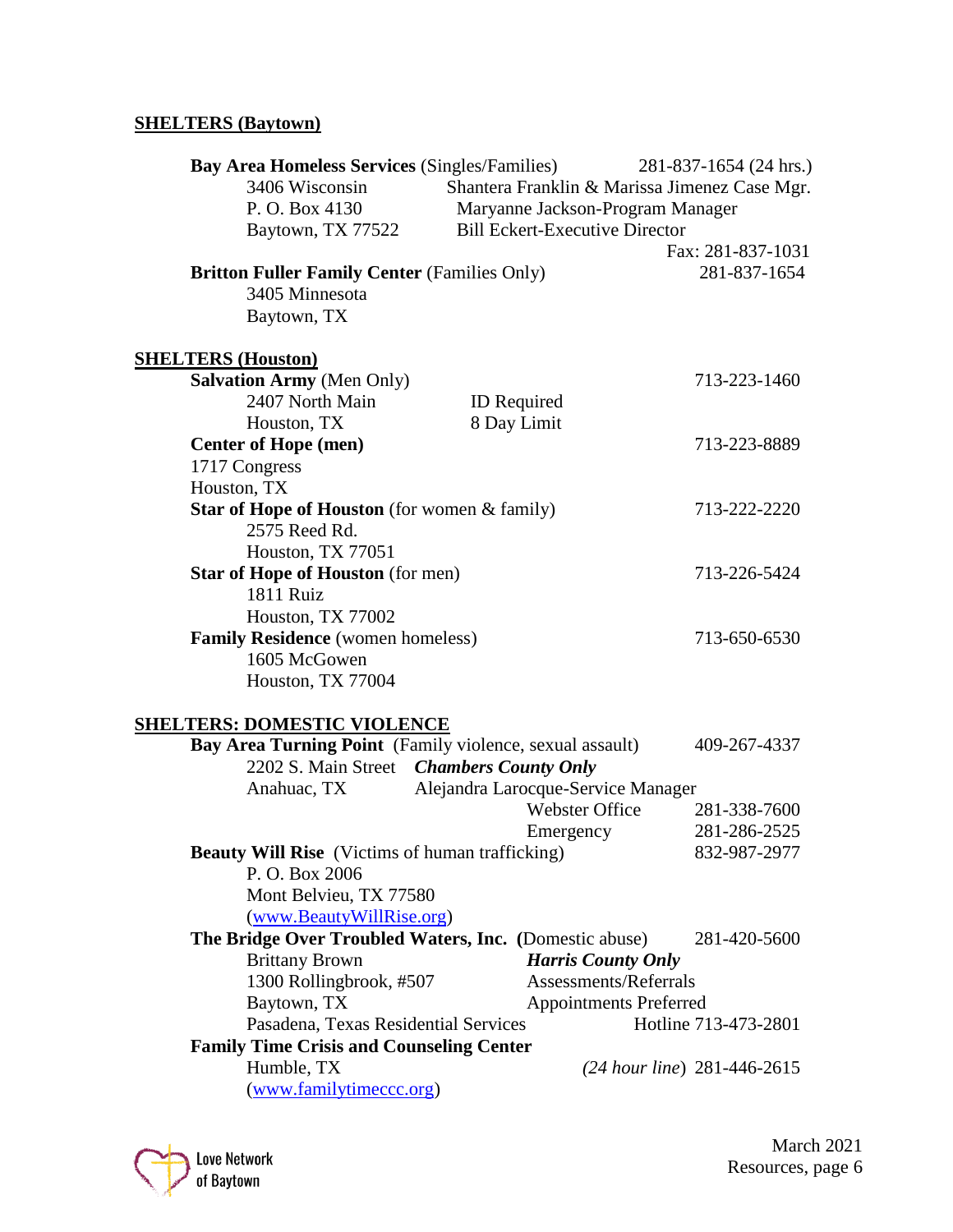| Houston Area Women's Center (Domestic abuse)                              |                                                             |                             |
|---------------------------------------------------------------------------|-------------------------------------------------------------|-----------------------------|
| Houston, TX                                                               |                                                             | (24 hour line) 713-528-2121 |
| (www.hawc.org)                                                            |                                                             |                             |
| <b>SOCIAL SECURITY OFFICE</b>                                             |                                                             | 800-772-1213                |
| 3300 Watters                                                              |                                                             |                             |
| Pasadena, TX                                                              |                                                             |                             |
|                                                                           |                                                             |                             |
| <b>TRANSPORTATION</b>                                                     |                                                             |                             |
| <b>Baytown Resource and Assistance Center (BRAC)</b>                      |                                                             | 281-424-5752                |
| Seniors and disabled transportation program                               |                                                             | Fax: 281-424-4089           |
| Hilda Villalobos                                                          |                                                             |                             |
| 5309 Decker Drive                                                         | Mon.-Fri. 8 am-5 pm                                         |                             |
| Baytown, TX                                                               | Closed Noon-1 pm                                            |                             |
| <b>Greyhound Bus</b>                                                      |                                                             | 281-426-7780                |
| Chevron Gas Station (Thompson & I-10)                                     |                                                             |                             |
| 1901 I-10 East                                                            |                                                             |                             |
| Baytown, TX                                                               |                                                             |                             |
| <b>Harris County Rides</b>                                                |                                                             | 713-368-7433                |
|                                                                           | (Subsidized transportation for elderly or disabled clients) |                             |
| 8410 Lantern Point Dr.                                                    | Mon.-Fri. 8:30 am-4:30 pm                                   |                             |
| Houston, TX 77054                                                         |                                                             |                             |
| <b>Harris County Medical Transportation</b>                               |                                                             | 713-696-1991                |
|                                                                           | (Non-emergency medical transportation                       |                             |
|                                                                           | for elderly or disabled clients who qualify)                |                             |
| 8410 Lantern Point Dr.                                                    | Mon.-Fri. 8:00 am-5:00 pm                                   |                             |
| Houston, TX 77054                                                         |                                                             |                             |
| <b>Harris County Transit</b>                                              |                                                             | 713-578-2216                |
| (Fixed Bus Route: Baytown, LaPorte, Highlands, Gulfgate Shuttle)          |                                                             |                             |
| (ADA Paratransit: Curb-to-curb rides for disabled clients who qualify)    |                                                             |                             |
| <b>Harris County Rides Program</b>                                        |                                                             | 713-368-7433                |
| <b>Harris County Medical Program</b>                                      |                                                             |                             |
| Stephanie Nunez, Project Specialist III                                   |                                                             | 832-927-4952                |
| 8410 Lantern Point Dr.                                                    | Mon.-Fri. 7 am-6 pm                                         |                             |
| Houston, TX 77054                                                         | Sat. 8 am-5 pm                                              |                             |
| <b>Veterans Transportation</b> (VA Hospital Appointments Only)            |                                                             | 713-274-2340                |
| Precinct 2 only /Harris County                                            |                                                             |                             |
| Call 1 day prior to appointment. Client must give name, address, phone    |                                                             |                             |
| number, and last 4 digits of social security number. If wheelchair bound, |                                                             |                             |
| must request a lift bus.                                                  |                                                             |                             |
|                                                                           |                                                             |                             |
| UTILITY ASSISTANCE                                                        |                                                             |                             |
| <b>Baytown Resource and Assistance Center (BRAC)</b>                      |                                                             | 281-424-5752                |

Fax: 281-424-4089

Hilda Villalobos<br>5309 Decker Drive

Mon.-Fri. 8 am-5 pm Baytown, TX Closed Noon-1 pm



March 2021 Love Network<br>
of Baytown<br>
Resources, page 7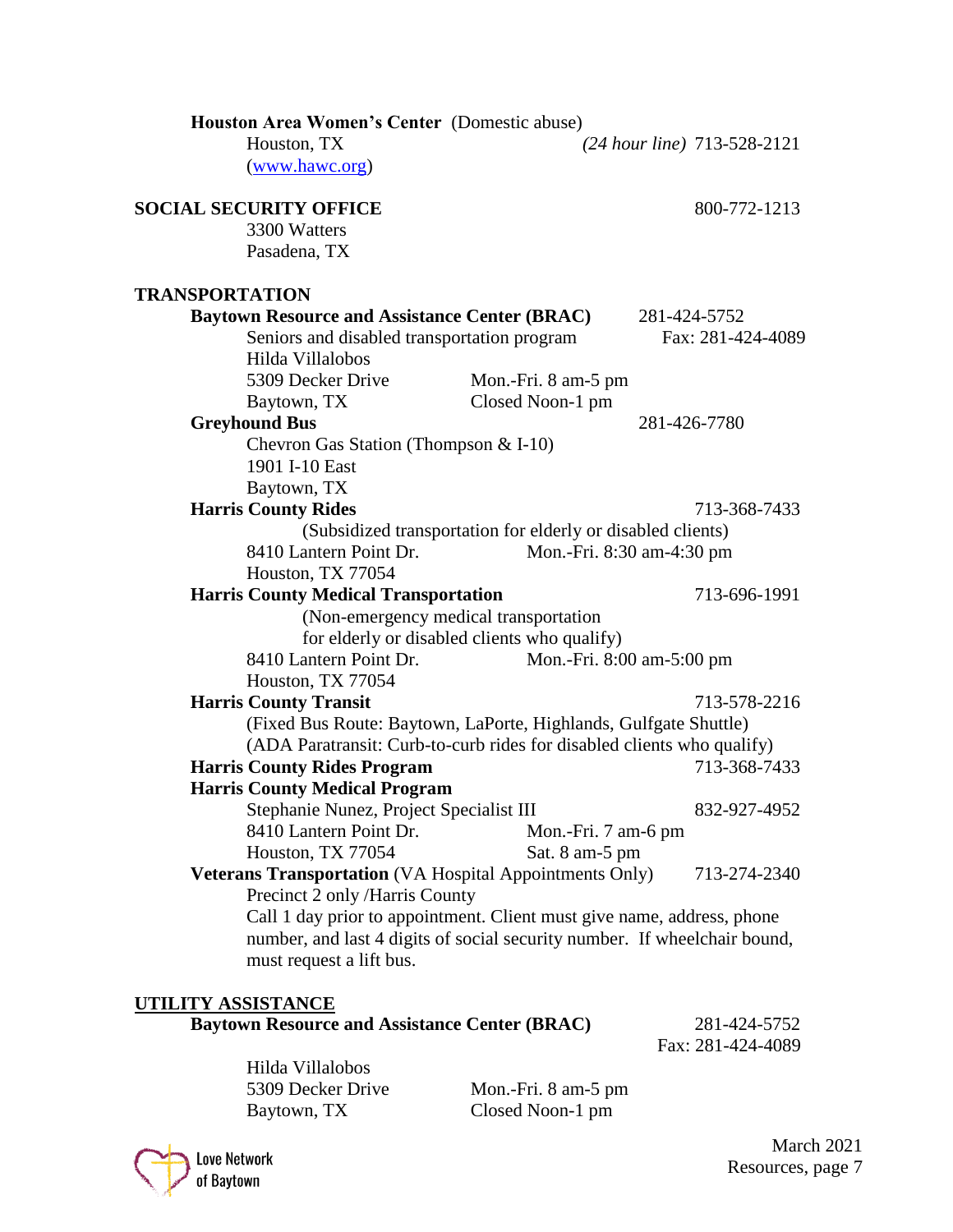| <b>Gulf Coast Community Services (Harris County Only)</b><br>9320 Kirby Drive<br>Houston, TX 77054 | (Rent, Food, Electric Bill) – call to see when taking applications<br>Mon.-Fri. 8:30 am-5:00 pm           |                                                     | 713-393-4700              |
|----------------------------------------------------------------------------------------------------|-----------------------------------------------------------------------------------------------------------|-----------------------------------------------------|---------------------------|
|                                                                                                    | (Fill out application, then wait 10 days for qualification.)                                              |                                                     |                           |
|                                                                                                    |                                                                                                           | Online Application: www.gccsa.org                   |                           |
| Harris County Social Services (Utilities Only) Call for appointment.                               |                                                                                                           |                                                     |                           |
|                                                                                                    | Pasadena: 3737 Red Bluff Rd. Mon - Fri. 8 am - 5 pm                                                       |                                                     | 713-696-7900              |
| McNair: JD Walker Center                                                                           | Houston: 9418 Jensen Dr. Mon.-Fri. 8 am-5 pm                                                              |                                                     | 713-696-7900              |
| <b>Neighborhood Center Hot Line (Electricity, Gas, Water)</b>                                      | This is an energy assistance program. Clients must call for application.                                  |                                                     | 713-590-2327              |
| <b>Salvation Army</b> (Harris County rental and utility assistance)<br>2208 Main, Houston TX 77002 | Houston only - (Social Services include food, clothing, and utilities.)                                   | Mon.-Fri. 9:00 am-4:00 pm                           | 713-658-9205              |
| <b>UNITED WAY (Help Line 211)</b>                                                                  |                                                                                                           |                                                     | 281-424-5922              |
| 5309 Decker Drive<br>Baytown, TX                                                                   | Melissa Reabold, Exec. Director                                                                           |                                                     | Ext.4003                  |
| <b>VETERAN'S ASSISTANCE</b>                                                                        | Tiffany Winchester (Lee College) - Jobs, Academic<br>Assistance)<br>Manuel Carrillo (Workforce Solutions) |                                                     | 832-556-4302              |
|                                                                                                    | (Jobs. Homeless Assistance)                                                                               |                                                     | 281-837-0079<br>ext. 1271 |
| <b>YMCA</b> (Health and Wellness)<br>15055 Wallisville Rd (class reservations)<br>Houston, TX      |                                                                                                           | Mon.-Fri. 5:00 am-8:00 pm,<br>Sat. 7:00 am- 12:00pm | 281-427-1797              |

# **RESOURCES OUTSIDE OF BAYTOWN**

## **CHAMBERS COUNTY**

**Indigent Care** (Basic Health Care, Prescriptions, 409-267-2770)

Utilities, Food Vouchers)<br>102 Airport Rd. Mon.-

Mon.-Fri. 7 am-3:30 pm Anahuac, TX 77514 Closed Noon-1 pm

### **CHANNELVIEW**

**St. Vincent de Paul** (Food) Leave Message @ 281-457-2245<br>827 Sheldon Drive thru. Tues. 5-7 pm, bring ID Drive thru. Tues. 5-7 pm, bring ID Channelview, TX (Back of Church), No bill assist. at this time.

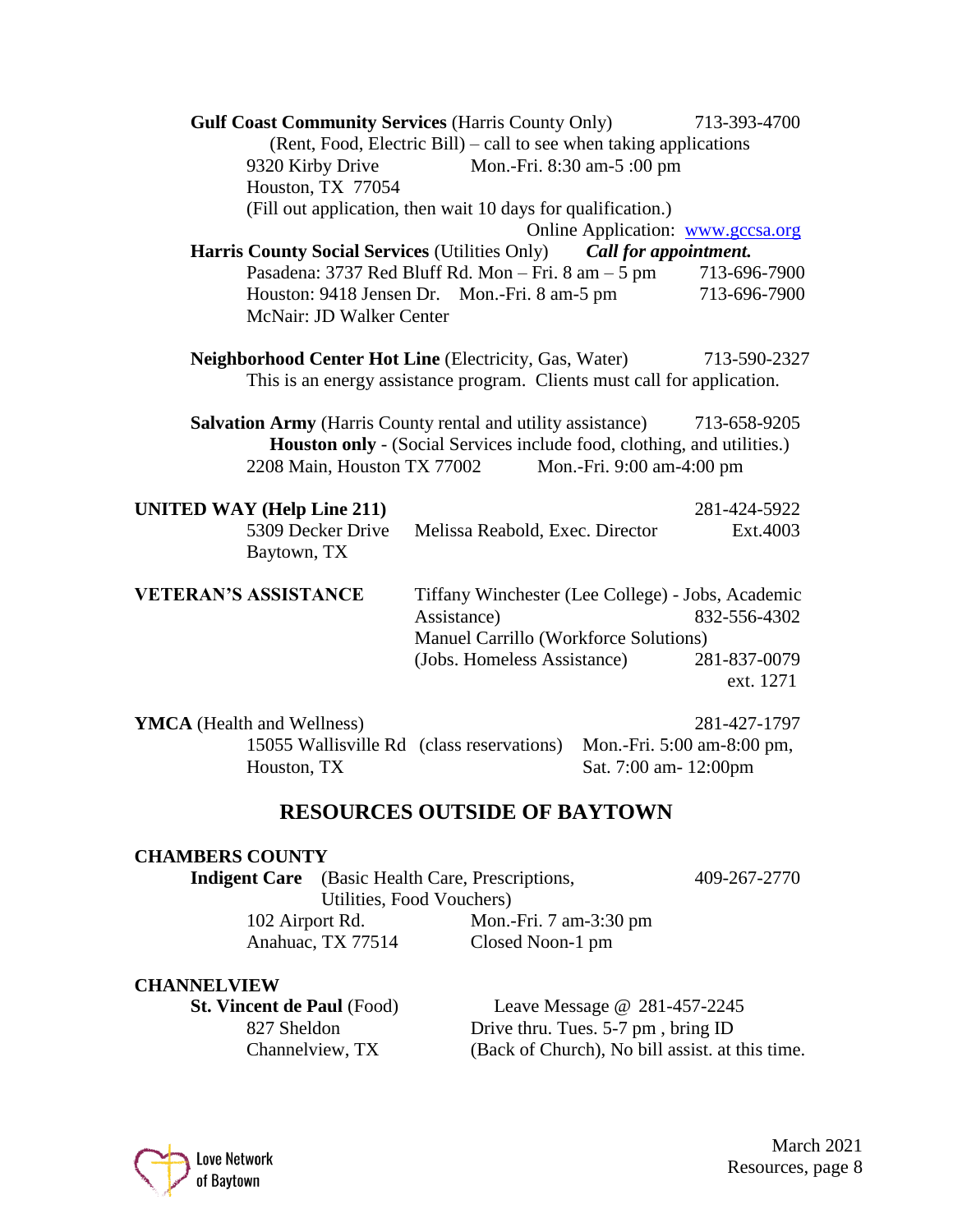# **CROSBY**

| <b>Churches United and Caring</b>                                       |                                                            | 281-328-3178                 |
|-------------------------------------------------------------------------|------------------------------------------------------------|------------------------------|
| 5223 FM 2100                                                            | $M, W, F$ 10 am-11:30 am (food, Rx, clothing)              |                              |
| Crosby, TX                                                              | Mon.-Sat. 10 am-2 pm (store)                               |                              |
| <b>Crosby Food Stamps</b>                                               |                                                            | 281-328-6613                 |
| 6500 N. Main, Suite 300                                                 |                                                            |                              |
| Crosby, TX                                                              | Mon.-Fri. 8 am-5 pm                                        |                              |
| <b>St. Vincent de Paul</b> Appointment Only                             |                                                            | 281-328-1967                 |
|                                                                         | Food Pantry-Call and leave message. Call will be returned. |                              |
| <b>Church's United in Caring</b>                                        |                                                            | 281-328-3178                 |
| Crosby                                                                  |                                                            |                              |
| <b>HIGHLANDS</b>                                                        |                                                            |                              |
| First Baptist Highlands (Food Pantry) Highland Resid. Only 281-426-4551 |                                                            |                              |
| Wes Freeman                                                             | Mon $-$ Thurs $8:00$ am $-5:00$ pm                         |                              |
| 210 North Magnolia                                                      | Closed 12-1 for lunch                                      |                              |
| Highlands, TX 77562                                                     |                                                            |                              |
| <b>HOUSTON</b>                                                          |                                                            |                              |
| Salvation Army (Rent, Water, Social Services, Clothes)                  |                                                            | 713-658-9205                 |
| 1603 McGowen                                                            | <b>Harris County Only</b>                                  |                              |
|                                                                         | Houston, TX 77004 Mon.-Fri. 8:30 am-Noon; 1:30 pm-4:30 pm  |                              |
|                                                                         |                                                            | www.salvationarmyhouston.org |
| <b>Turning Point International/Somebody Cares</b>                       |                                                            | 713-621-1498                 |
| P.O. Box 570007                                                         | Referrals Only                                             |                              |
| Houston, TX 77257-0007                                                  | (Funds Through Operation Blessing)                         |                              |
| <b>LAPORTE/DEERPARK</b>                                                 |                                                            |                              |
| <b>Bayshore Baptist Church (Food Distribution)</b>                      |                                                            | 281-471-0332                 |
| LaPorte, DeerPark, Kemah, Seabrook                                      |                                                            |                              |
| 11315 Spencer Highway                                                   |                                                            |                              |
| LaPorte, TX 77571                                                       | Every Tuesday 4 pm-6 pm                                    |                              |
|                                                                         |                                                            |                              |
| <b>LIBERTY COUNTY</b>                                                   |                                                            |                              |
| <b>Spirit of Sharing (Medical, Utilities, Rent)</b>                     |                                                            | 936-336-6602                 |
| 405 Texas                                                               | Mon., Wed., Fri. 10 am-2:30 pm                             |                              |
| Liberty, TX                                                             |                                                            |                              |
| <b>HIGHLANDS</b>                                                        |                                                            |                              |
| <b>Marcelous-Williams Resource Center</b>                               |                                                            | 855-449-1472                 |
| 811 N. Main, Highlands TX 77562                                         |                                                            | Fax:<br>281-884-6030         |
|                                                                         |                                                            |                              |
| <b>PASADENA</b>                                                         |                                                            |                              |
| Neighborhood Center (Food)                                              |                                                            | 713-944-9186                 |
| 720 Fairmont                                                            | Mon.-Fri. 8 am-6 pm                                        |                              |
| Pasadena, TX 77504                                                      | 1 <sup>st</sup> Tuesday Food Fair 8-11 am                  |                              |
|                                                                         | (Bring Bag or Box)                                         |                              |